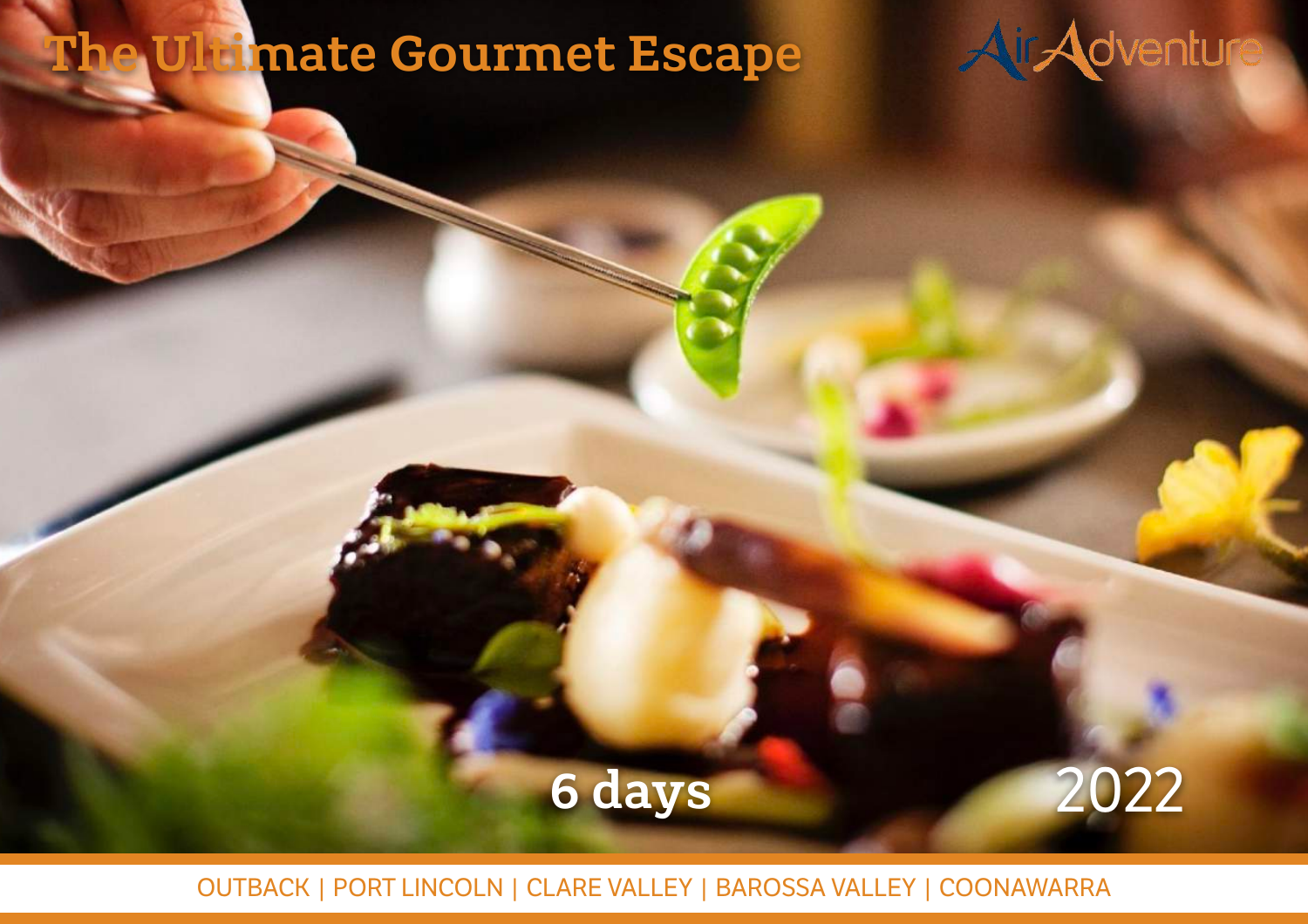For over 45 years Air Adventure has been delivering truly authentic outback encounters.



We focus on flying you to the little known and seldom visited locations.

There is no better way to visit remote Australia than by private aircraft.



### Time to get excited…

#### MIX YOUR OWN BLEND AT COONAWARRA

Land at an airfield amongst the vines of the terra rossa. Stroll around the historic 1800s Wynns Estate for a private tour before donning a lab coat to get a bit messy and blend your own Coonawarra red - with some expert tuition.

#### SAVOUR THE FRESHEST SEAFOOD BOUNTY

Port Lincoln is widely known as the 'seafood capital' of Australia. The bounty of the sea around Port Lincoln is diverse: blue and yellow fin tuna, abalone, Coffin Bay oysters, blue lip mussels, crab, crayfish - the list is endless.

#### AUSTRALIA'S FINEST WAGYU BEEF

Enjoy a luncheon showcasing Australia's finest Wagyu Beef on-farm at Mayura Station with masterclass tips from the station's own chef.

#### IMMERSE YOURSELF AND SOAK UP ICONIC OUTBACK HOSPITALITY

Spend the night at the stylish Prairie Hotel located on the plains of the western Flinders Ranges. Enjoy the picture perfect sunset and gourmet outback cuisine they are famous for in the remote outback location of Parachilna (pop.2).





2098 KILOMETRES FLOWN

1hr 15mins AVG FLIGHT TIME



8 GROUP SIZE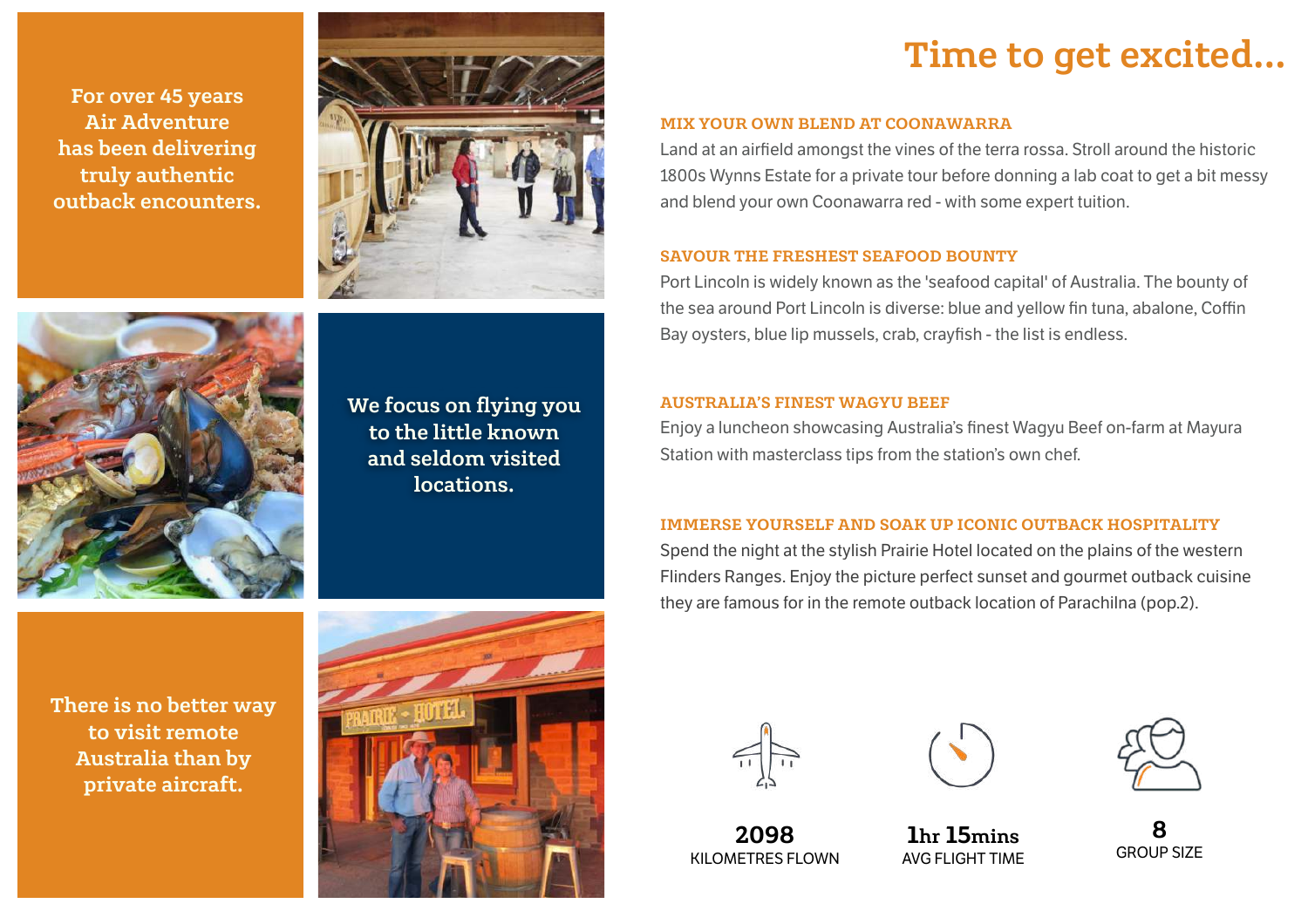### Your adventure starts here…



#### Day 1: Melbourne, Essendon – Flinders Ranges

Board Air Adventure's Outback Jet this morning bound for the outback and beyond. In just on 2 hours you are in the remote and spectacular western Flinders Ranges. Voted as one of the 20 unmissable outback experiences by Australian Traveller - The Prairie Hotel, Parachilna has carved out a solid reputation for its outback cuisine. Learn how they use local game such as kangaroo and goat as well as indigenous produce such as quandong, wattle seed and saltbush.

Don't just dream be INSPIRED to do…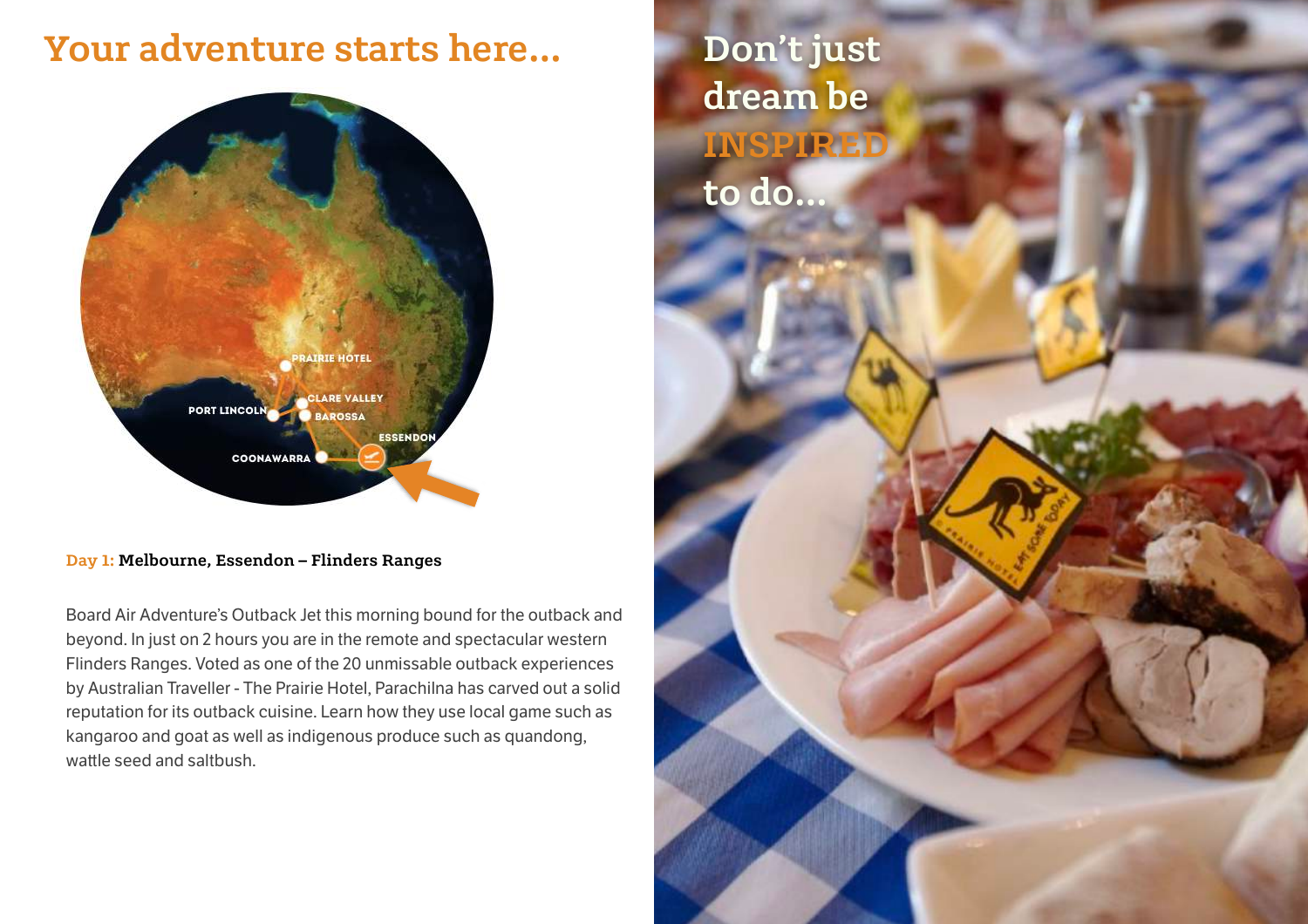### EXPERIENCE beyond ORDINARY…

The Prairie has just installed a microbrewery so you can meet the brewer and sample some outback brew.



2 nights at The Prairie Hotel, Parachilna

### Day 2: Flinders Ranges

This morning you are taken on a drive into the ancient western Flinders Ranges and Brachina Gorge. Spot the agile yellow-footed rock wallabies before returning to end the day with a spectacular outback sunset and another gourmet encounter courtesy of the Prairie Hotel.

### Day 3: Flinders Ranges - Port Lincoln

Following breakfast, rejoin your aircraft for the direct flight to Pt Lincoln. Met by your local driver and guide you'll be taken on a hunt and gather style tour of beaches, fisheries, oyster leases - guided by seasonal activity. This evening gather at a private residence while a top local chef prepares a Pt Lincoln seafood showcase meal (and is happy to share some tips).



1hr 5mins

1 night at Port Lincoln Hotel in a Luxury Ocean View RoomDay

### Day 4: Port Lincoln – Clare Valley - The Barossa

Land directly in the Clare Valley to begin a guided drive taking in renowned producers of Riesling; the Jesuit Winemakers at Seven Hill, Knappstein and lunch at Skillogalee to meet winemaking staff and see the workings of their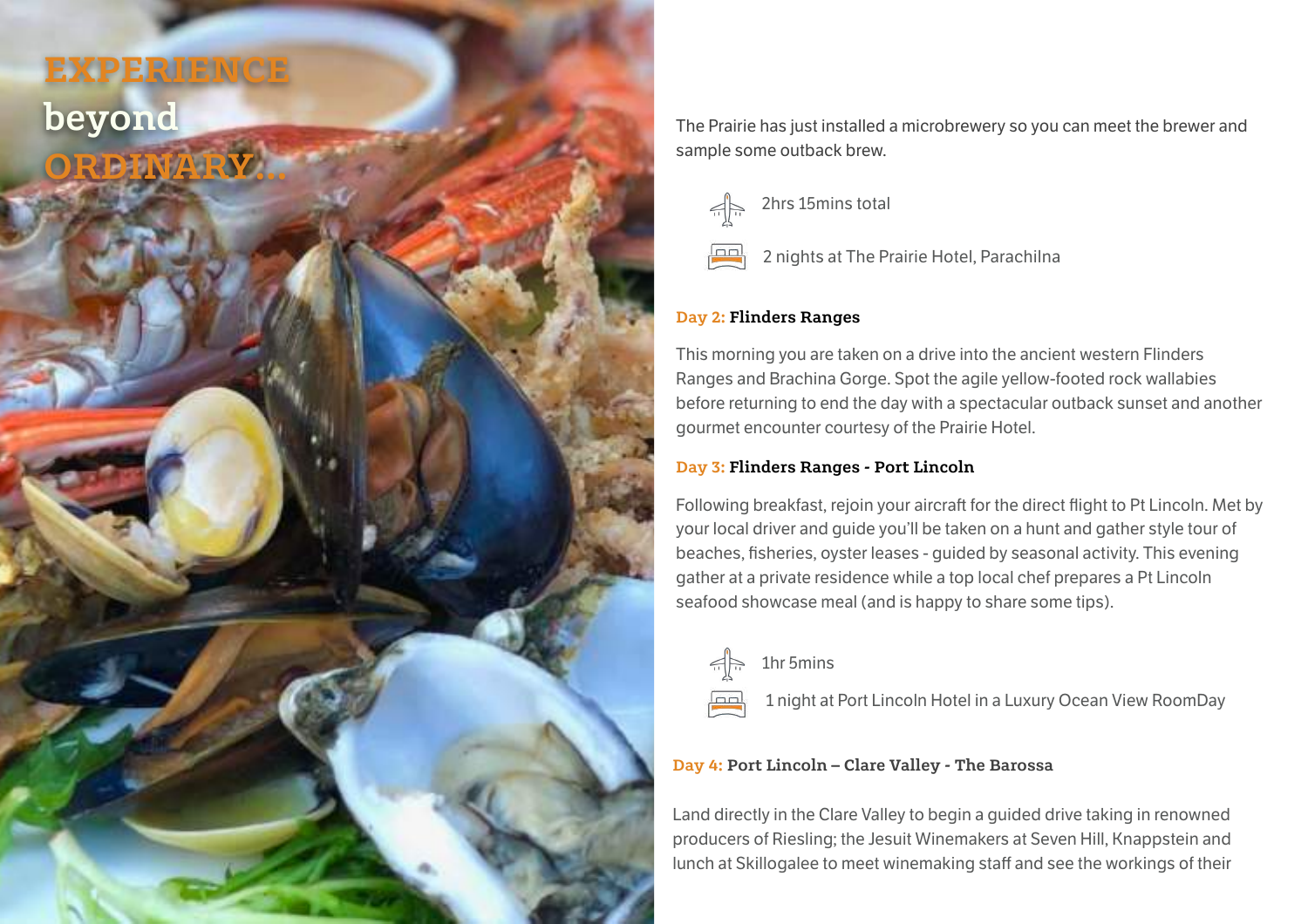operation. Continue southward by road to the Barossa. This afternoon visit Maggie Beer's Pheasant Farm for coffee with opportunity to purchase direct from her pantry. This afternoon check in to Kingsford Homestead, yours for the next two nights with all meals prepared by Kingsford's own chef, paired with a variety of wines and showcasing the local full-bodied Shiraz that has earned the Barossa its reputation.



Flight time 50 mins

2 nights at Kingsford Homestead

### Day 5: Barossa Valley

Today you will be guided around the best that the Barossa has to offer. From a behind the scenes walk through historical Seppeltsfield - including tasting their world record breaking lineage of Port from your birth year. Lunch served at FINO which has fast become one of the regions best winery restaurants. Following lunch, this afternoon is yours to either relax and enjoy the magnificent surrounds of Kingsford Homestead, the outdoor bath or perhaps go on an adventure to visit one of the Baron's of the Barossa. No Flight today.

### Day 6: Barossa Valley - Coonawarra - Melbourne

After breakfast depart skyward for the scenic flight over the Adelaide Hills, along the Coorong before landing on the Coonawarra airstrip, surrounded by vines. Call in at Wynns Coonawarra Estate to learn of their operation and to don a lab coat and try your hand at making your very own blend, bottled and labelled with your name to take home. This afternoon enjoy a late, long luncheon at Australia's premiere producer of Wagyu Beef with a menu that showcases some of the finest beef available in the world. This afternoon board the Outback Jet for the quick flight back to Melbourne.



### **EATE** your own

BLEND…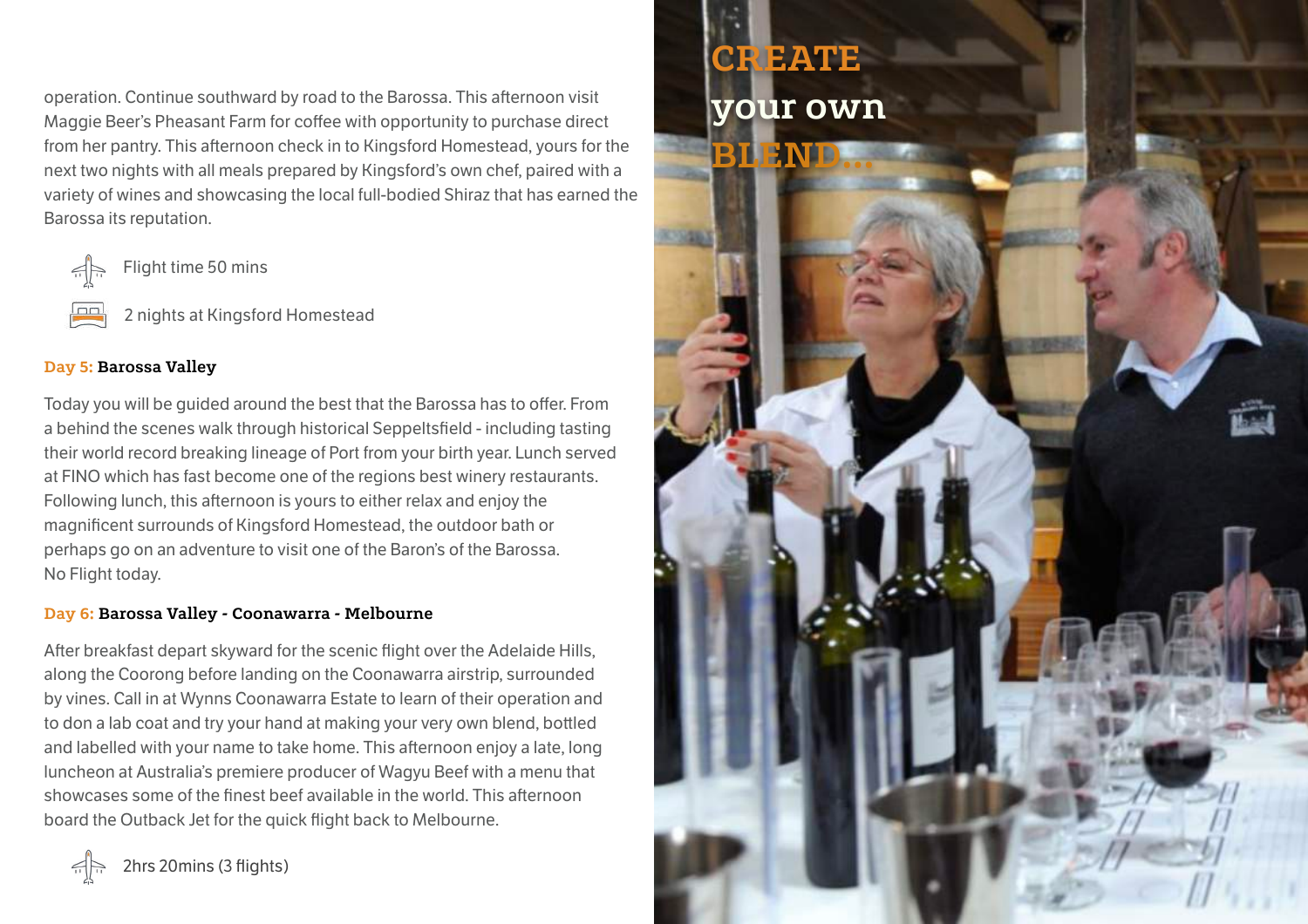### Our story…



In the early 1960s the north of Western Australia was still considered by many to be the end of the world. Then along came Rod Dyer (1925-2008)- Pioneering Pastoralist and Bush Pilot - with a vision.

Air Adventure Australia was founded by Rod having clocked up over 10,000 hours as a bush pilot he pioneered 'Ellenbrae' cattle station in the Kimberley back in the 60s.

It was the combination of Rod's knowledge, love of the outback and flying that led him to launch Air Adventure. Since 1977, thousands of travellers have chosen to fly with Air Adventure to the Australia less-travelled.

Today, the company is guided by Rod's son, John Dyer who is also a pilot and very passionate about creating high quality travel experiences spanning the entirety of the Australian continent.

His team at Air Adventure, including his wife Alyson, share his enthusiasm and dedication to create unforgettable travel for their quests.

### Don't just take it from us… here's what our previous travellers say:

"Our tour leader Diana was outstanding - she was great company, and an unobtrusive carer of us. The lunch by the harbour was beautifully done, fresh, delicious crayfish which was brilliantly organised and the whole trip was truly wonderful." - Elizabeth, Heathmont, VIC

"A wonderful adventure! Living up to expectations and beyond." - Pam, South Yarra, VIC

We can't wait to WELCOME<sup>N</sup>OU onboard…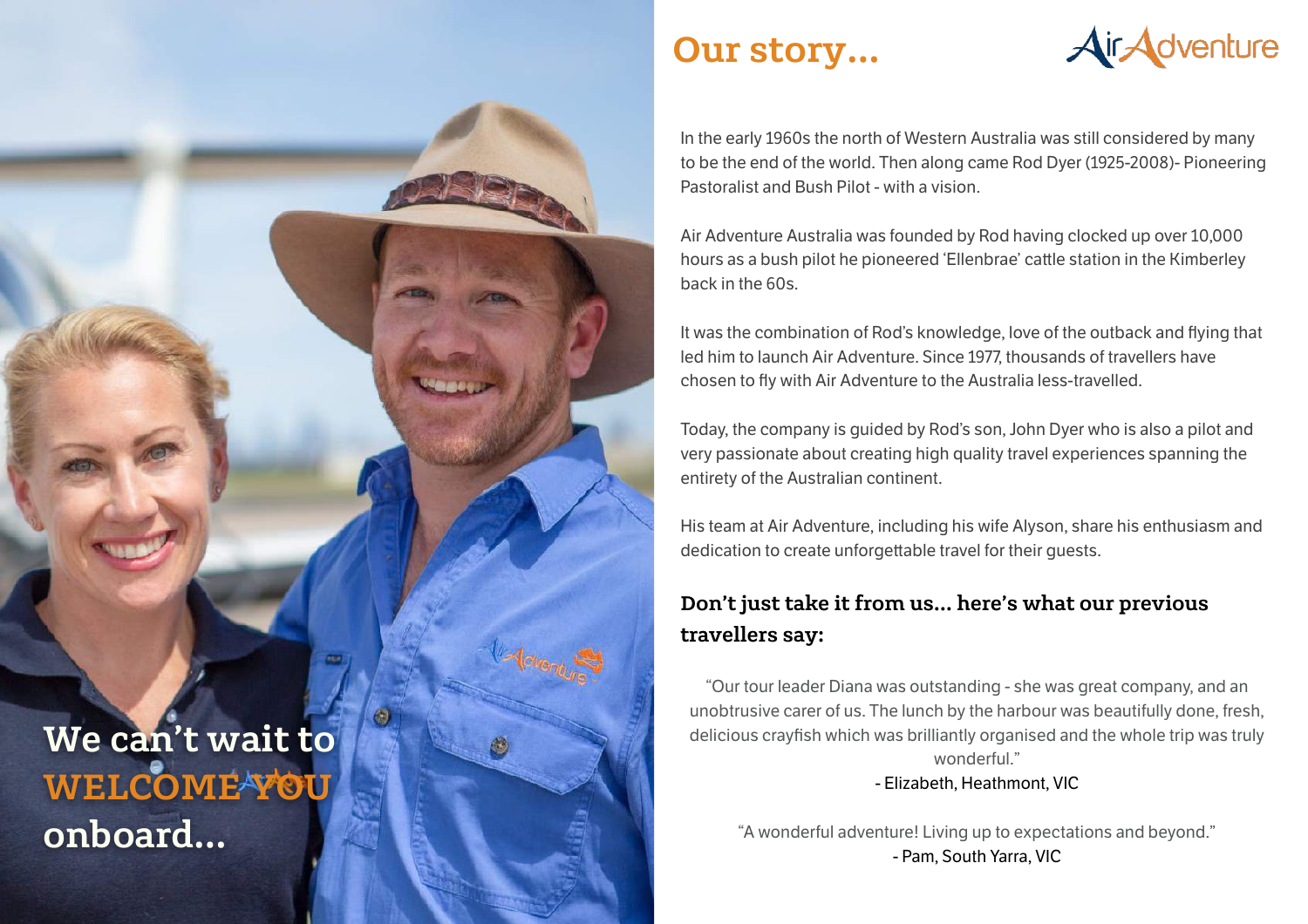## No devil in this detail…

### Your aircraft:

Travel is in the privately chartered Air Adventure Outback Jet, Pilatus PC-12. This prop-jet aircraft is a fast, reliable outback machine capable of landing on gravel and remote airfields where others in larger aircraft can't. The Outback Jet is operated by Armada Aviation, which holds an Air Operators Certificate issued by CASA. All pilots are highly experienced and carry a Commercial Pilots License. It's equipped with state-of-the-art avionics and is all weather rated with impressive safety features. The interior is spacious with custom leather seating, climate control and clear windows (every seat is the window seat) making in flight viewing a joy.

### Tour departs:

Essendon Airport, Melbourne on 9 May, 2022

### Cost:

AUD 9,344 per person, twin share, truly all inclusive Single accommodation please add AUD 894 (single accommodation is limited).

### Price all inclusive of:

- All private charter flights crewed by a highly experienced Commercial **Captain**
- All accommodation
- All meals (except breakfast day one & dinner on final day.
- Morning tea on most occasions
- All drinks (bottled water through to alcohol with dinner)

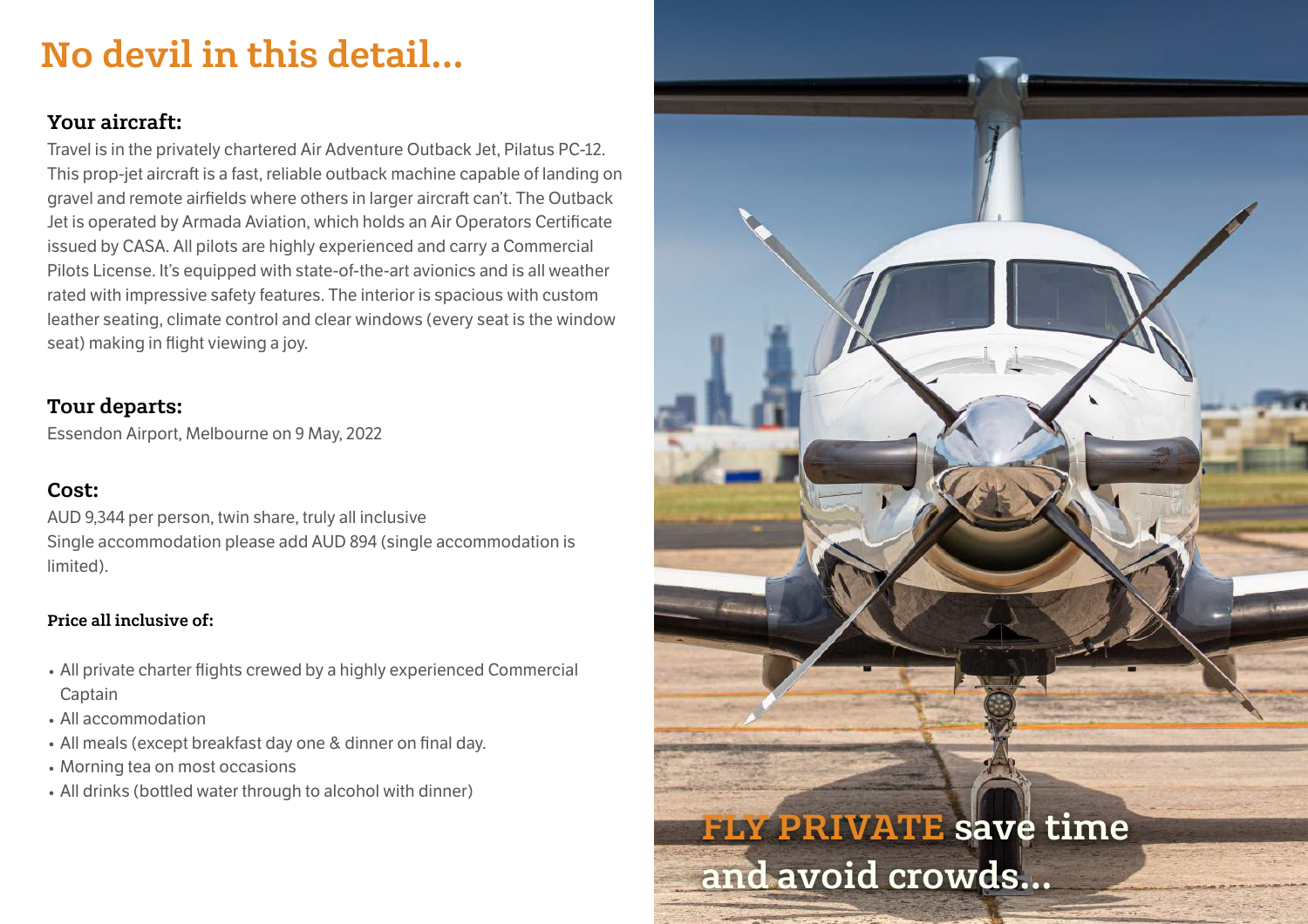

### …we promise.

### Price all inclusive of continued:

- All entries, permits, admissions, gratuities/tipping
- All trips, tours, transfers and excursions as outlined in itinerary
- Air safari escorted by experienced Air Adventure tour leader
- Qualified local and indigenous guides along the way

### Not included:

• Items of a personal nature eg. pre-dinner drinks, phone calls, internet, travel insurance

20% deposit is required to confirm your reservation. Balance is due 60 days prior to departure date. Places are limited.

### Note:

There are no fixed departure times for flights conducted on any day of this tour. Departure times will be determined on a day by day basis by discussion between the pilot, tour guide and participants.